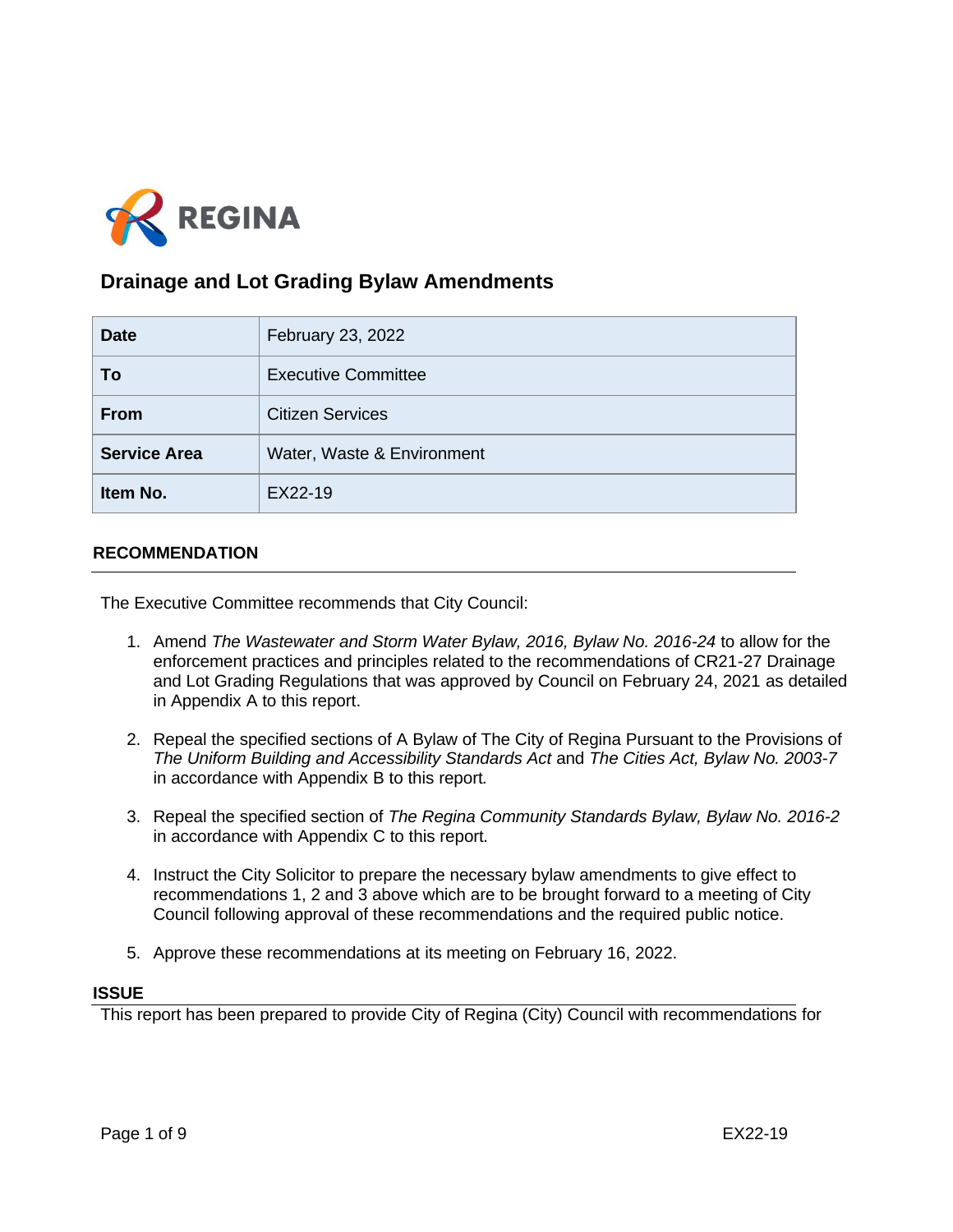amendments to the affected City bylaws as a result of item *CR21-27 Drainage and Lot Grading Regulations* (CR21-27) that was considered by City Council on February 24, 2021.

This report addresses the related recommendation that directed the Administration to create a new bylaw to allow for the protection of City-owned drainage infrastructure and for the full enforcement of new and existing lot grading regulations. The Administration reviewed the need for a new bylaw and determined that the proposed amendments to *The Regina Community Standards Bylaw Bylaw No. 2016-2 (*Community Standards Bylaw*), A Bylaw of the City of Regina Pursuant to the Provisions of The Uniform Building and Accessibility Standards Act* and *The Cities Act Bylaw No. 2003-7* (Building Bylaw), and *The Wastewater and Storm Water Bylaw, 2016 Bylaw No. 2016-24* (Wastewater and Storm Water Bylaw) would address the direction from Council.

### **IMPACTS**

### Financial Impact

City Council directed Administration to include up to \$366,000 in the 2022 budget. The proposed budget included \$125,000 in one-time capital expenditures to support the public awareness campaign, purchase equipment and vehicles and an operating budget of \$225,000 to support the creation of two new positions to deliver the new service.

### **Environmental**

City Council set a community goal for the City of achieving net zero emissions and sourcing of net zero renewable energy by 2050. In support of this goal, City Council asked Administration to provide energy and greenhouse gas implications of recommendations so that Council can evaluate the climate impacts of its decisions. The recommendations in this report have limited direct impacts on energy consumption and greenhouse gas emissions.

Sources of runoff such as rainwater, snowmelt and sump pump discharge water are proposed to be inclusively managed by the Wastewater and Storm Water Bylaw through these recommendations. The recommendations concerning the management of these sources will provide the legal framework for protecting the City's stormwater infrastructure. This protection will ensure that the City remains resilient to climate change by regulating enforcement of any damages to altering, blocking or disrupting our public drainage system.

The recommendations will also provide for the security of the water quality of stormwater that enters the public drainage system. It is important to ensure that our bylaw allows for the regulation and prosecution of offences that may harm the environment, as all stormwater eventually flows into the natural system.

Changes are also recommended to the section that provides clear water waste management. Clear water waste means water originating from a roof or a sump pump. This section contains information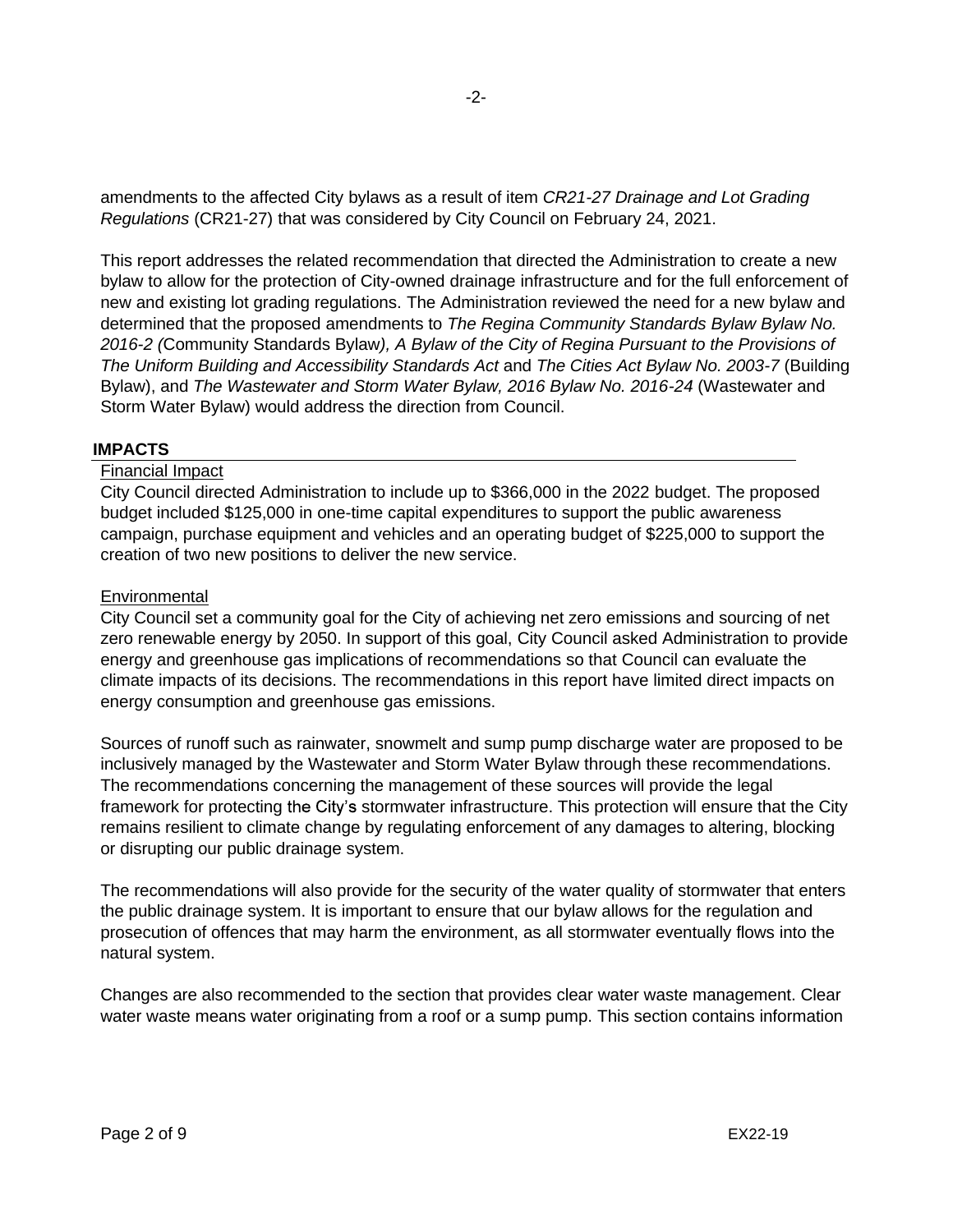related to splash pads for dispersing these types of water sources. The section is proposed with language to allow for alternative solutions that the Executive Director may approve.

These proposed amendments are intended to ensure that any landowners that would like to explore creative or innovative ways of managing this water could do so, as the previous language was restrictive to a concrete splash pad.

### Policy/Strategic Impact

The adoption of the recommendations aligns best with delivering reliable service. The proposed recommendations would remove unenforceable provisions from the Building Bylaw. It would provide amendments to the Wastewater and Storm Water Bylaw to allow for the bylaw to support the process of regulating lot grading. The amendments reduce the ambiguity of the regulation of lot grading and support service reliability.

#### Risk/Legal

Sections 2.8 and 2.9 of the Building Bylaw appear to regulate lot elevations for new and existing buildings. However, these provisions are not enforceable because they are outside the provincial legislative regime that authorizes the Building Bylaw, which is *The Uniform Building and Accessibility Standards Act*. Therefore, the Government of Saskatchewan (Province) declined to approve the provisions, which resulted in the provisions being unenforceable. The transfer of modified versions of these sections to the Wastewater and Storm Water Bylaw will allow the City to enforce these requirements. This enforcement is required for the regulation of lot grades. It is also beneficial for protecting City assets in cases where drainage issues may lead to damage or unacceptable risk to the asset or City property.

In addition to the changes proposed to the Building Bylaw and the Wastewater and Stormwater Bylaw, there is a minor change to the Community Standards Bylaw related to eavestroughs. The related section will migrate to the Wastewater and Storm Water Bylaw. The Wastewater and Storm Water Bylaw is proposed with other housekeeping amendments such as, but not limited to, enforcement practices, the delegation of authority, corporate structure and protection of City assets. The changes were logged in side-by-sides found in Appendix A, B and C.

### **OTHER OPTIONS**

If City Council has specific concerns, the report may be referred back to the Administration to be considered by Executive Committee or brought back directly to City Council. Delays to the report may impact the readiness of the program for spring of 2022.

#### **COMMUNICATIONS**

Interested parties received a copy of the report and notification of the meeting. Interested parties will receive written notice of City Council's decisions. An awareness campaign will launch after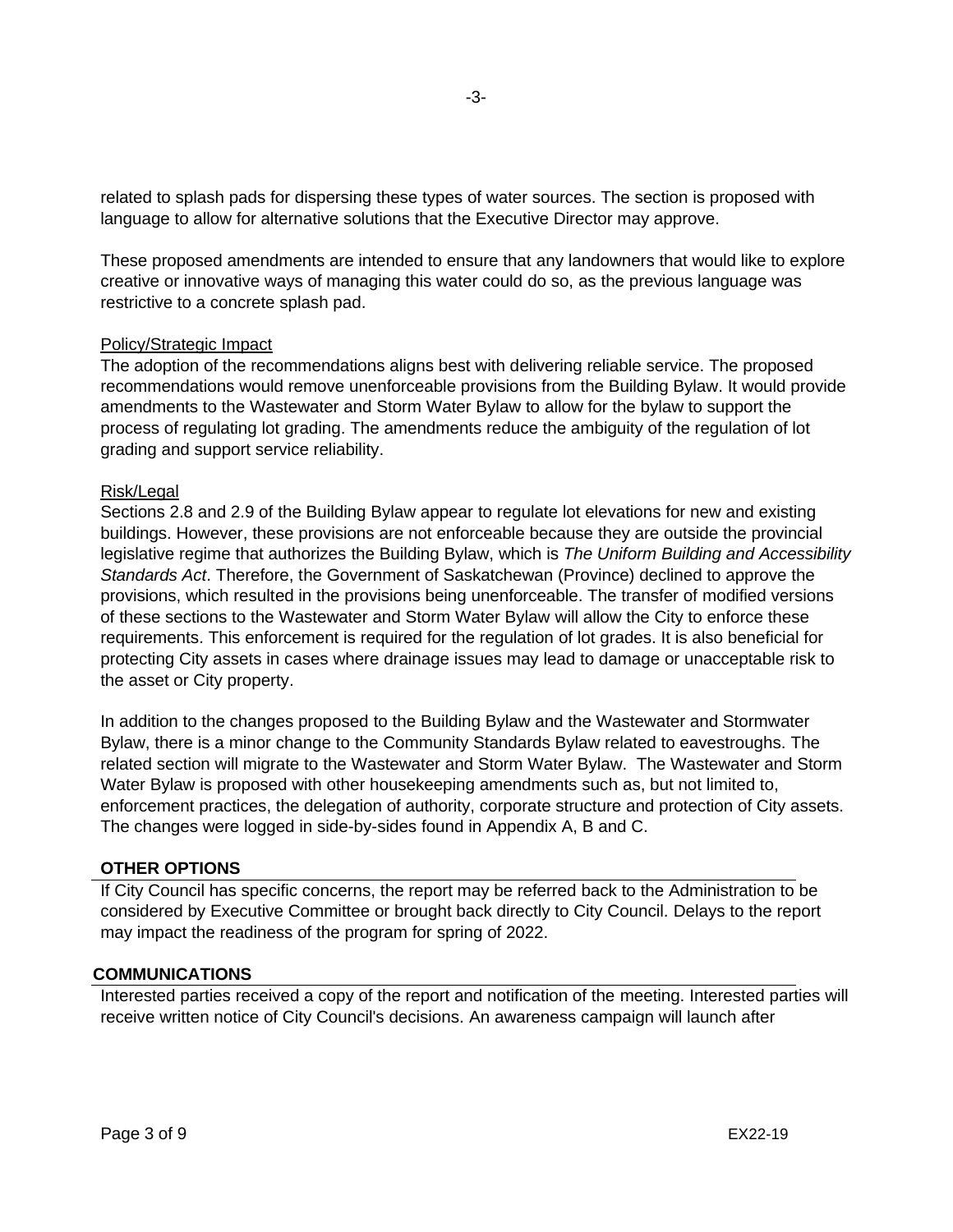implementation of the bylaws to educate residents on the new line of service and how to maintain proper drainage on their properties. The primary focus of the strategy is to inform and educate homeowners on the following:

- Lot grading guidelines
- Lot grading requirements
- Infill lot grading plans
- Lot grading enforcement process
- Frequently asked questions about lot grading for residential properties

In addition to the topics identified above for Regina.ca, the City will use supplementary communications tactics to inform residents of lot grading and drainage obligations, remind residents of the positive impact of property maintenance and the penalties for failing to comply.

The City will continue to work with businesses in the community, Regina & Region Homebuilders Association (RRHBA) and the Association of Regina Realtors (ARR) to share educational materials that outline best practices on lot grading and drainage to their members. The City will distribute this information via the developer and realtor for the property.

### **DISCUSSION**

### *Lot Grading: Current Process*

Lot drainage is any aspect of grading, constructed elements, or landscaping that directs stormwater runoff on a lot (resulting from rain, hail, or snow) to flow overland from the property. Good lot drainage directs stormwater runoff away from and off permanent structures (homes and garages) to public roadways, landscaped areas, or drainage swales. Before 1974, lot grade controls were not required by the City. Instead, owners and home builders were responsible for setting their lot grading controls on the property's front, side, and rear.

At present, in Regina, individual lots are created through the subdivision process that is governed by *The Planning and Development Act, 2007*. During this development process, the City requires that rear lot elevation plans be designed and submitted to the City for review and approval. During the construction of a new home, approved rear lot elevations are assessed to ensure that positive grading is achieved when the development project is constructed. A rear lot elevation certificate is required to complete the final occupancy of the unit through the building permit process. There are current challenges with the process for new home construction on infill lots, as rear lot elevation plans may not exist.

Due to Regina's relatively flat topography and clay soil types, existing neighbourhoods' established lot grades deteriorate over time. This degradation, along with property owner modifications that do not require a development permit, leads to lot grading issues. These issues are typically found along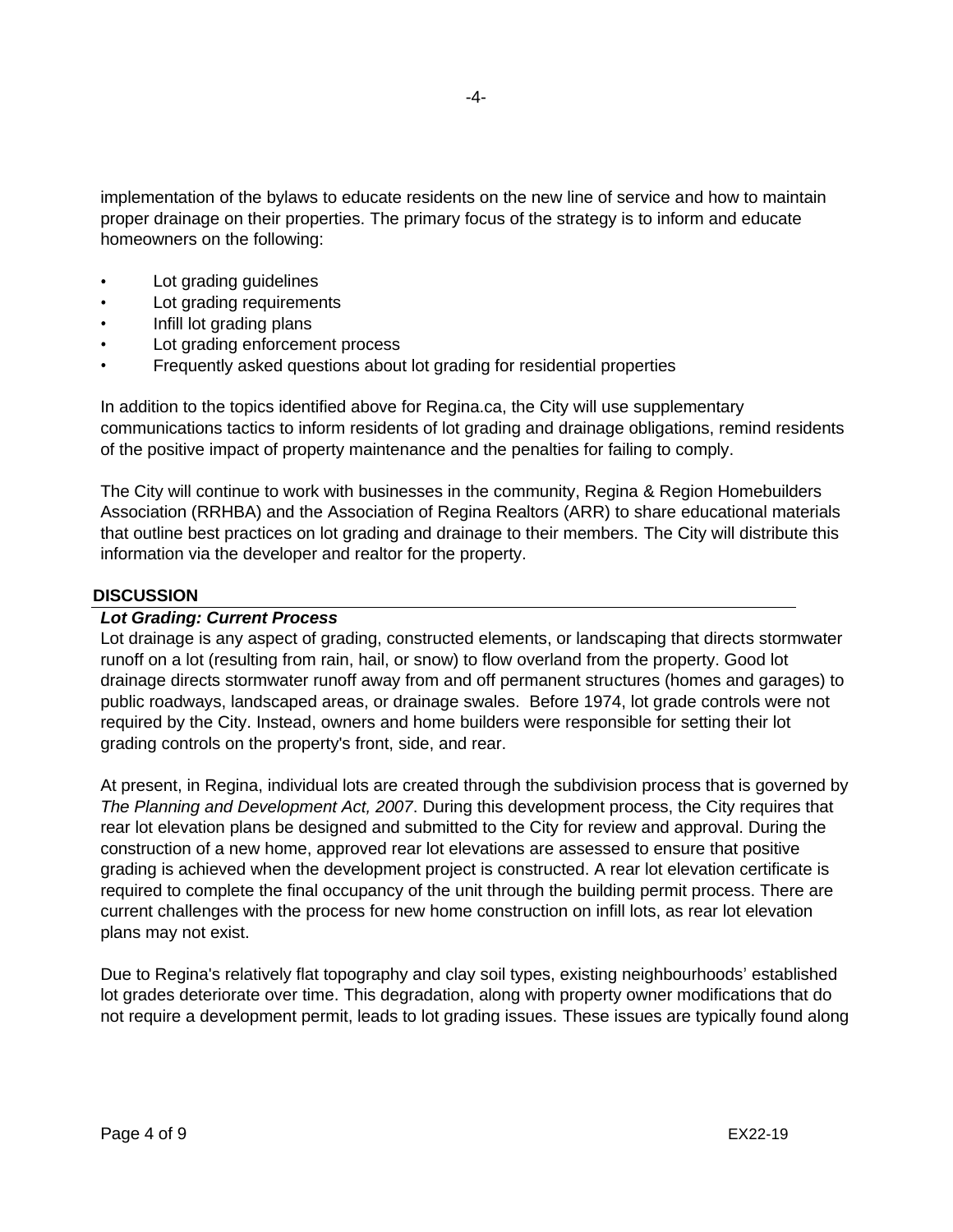common property lines between neighbouring properties. While there can be any number of property specific factors causing many grading issues, most problems are caused by three typical scenarios:

- The natural process of ground movement in Regina results in a degradation of positive lot drainage
- Utility company maintenance work conducted in easements
- Property owner altering the existing lot grades with landscaping

The City provides technical information and advice concerning lot grading when issues arise between property owners. Staff work with residents to determine and establish the original design grades to support the resolution of the problem. Under the current process, the City has no means to enforce lot grading and considers it a civil matter between neighbours. The proposed changes to the bylaws allow the City to actively enforce lot grading where there are approved lot grades.

Older neighbourhoods with no approved lot grades will require the Administration to work through the specific issues for those lots. The changes also allow the City to enforce other drainage matters as per Council direction through CR21-27. This report deals specifically with amending the bylaws to enable the Administration to develop the program for enforcement. All other aspects from the direction of CR21-27 are underway in conjunction with this work.

### *Potential Enforcement Process*

The proposed amendments to the bylaws allow the City to continue developing the drainage enforcement business practice. Council communicated during the discussion of CR21-27 that the program is oriented and focused on property owner education and support to ensure compliance where there are lot grading controls. This approach was recognized as being successfully used in the City of Saskatoon. Many of the proposed bylaw amendment elements were adopted and modified from Saskatoon for use in Regina.

The proposed process is as follows:

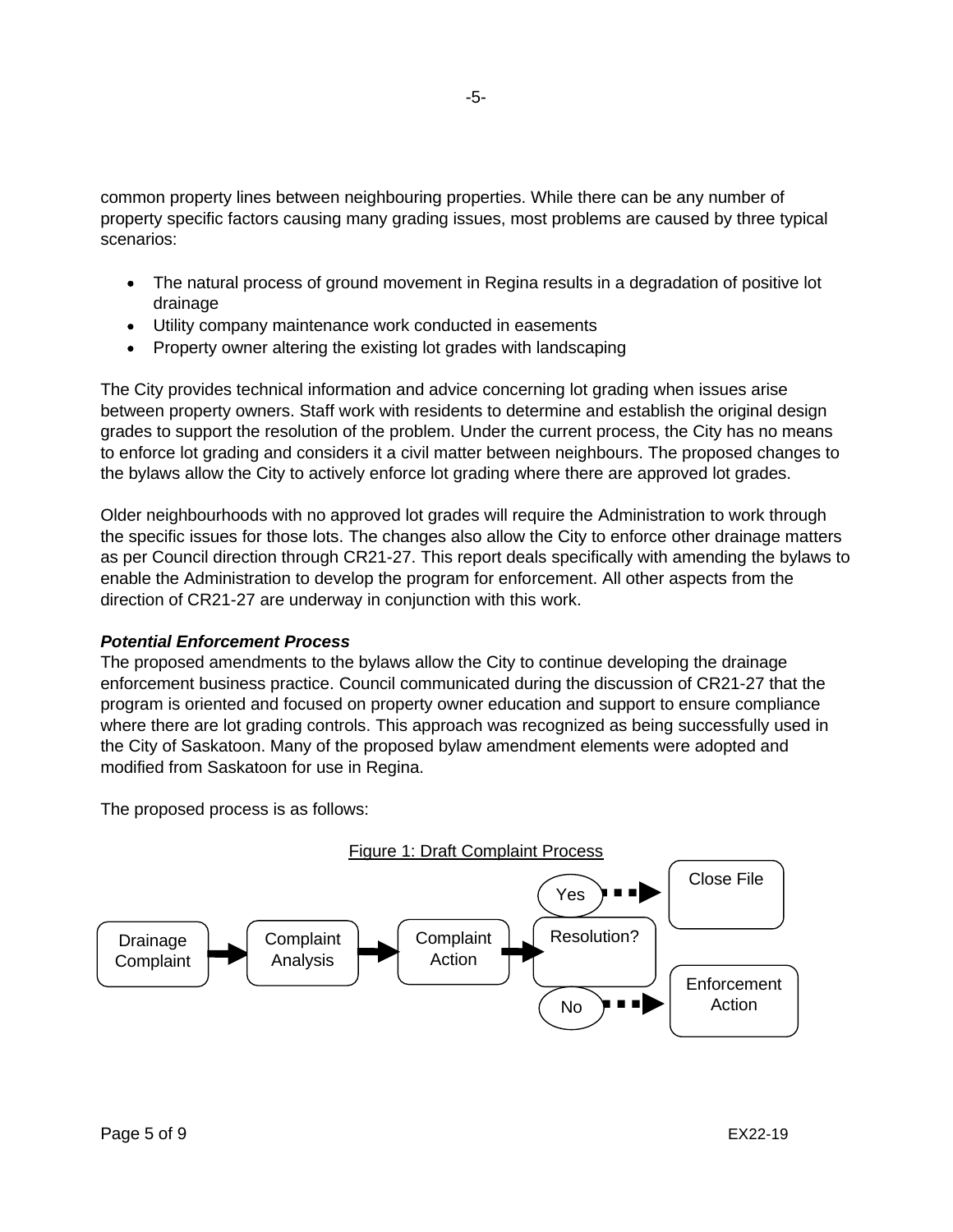The approach will be recognized in the details of the first three work breakdowns shown that lead up to a resolution. Currently, drainage complaints are decentralized across the organization concerning the service request system. These service requests/complaints will be centralized to the new assigned resources as part of the new program. Once a request is received, these new resources will analyze the issue.

The intent of the approach is that administration resolves simple drainage matters over the phone, provides educational material and encourages discussion of issues between neighbouring property owners. If the property owner cannot resolve the problem, administration will arrange a property inspection. The initial property inspection will determine if a survey is required. If surveying is required, notification will be sent out to all the affected property owners. Once the survey is collected, the data is analyzed for any properties not in compliance with the approved (if existing) lot grades. Property owners who are not in compliance will be issued a notification that they must make some grading changes on their lot to bring it back in compliance. The property owner will be given reasonable time for voluntary compliance and will be encouraged to contact the City if they require additional time or support.

If compliance is still not achieved beyond the efforts described above, then the City will issue an order to remedy the contravention (if there is an actual contravention of lot grading specification).

The City will give reasonable time to the property owner to remedy the violation. If compliance is still not achieved, the City begins the prosecution process. This process would result in the City conducting the work to rectify the contravention and recover the costs by adding them to the property tax.

This report provides recommendations for amending the applicable bylaws to allow for enforcement of lot drainage specifications should this approach result in no action from the property owner.

### *Proposed Bylaw Amendments: Wastewater and Stormwater Bylaw*

Generally, the Wastewater and Stormwater Bylaw was reviewed and updated with housekeeping amendments that allowed it to be current. Examples of this housekeeping review are removing redundancies, gender-inclusive language, spelling errors, legal updates associated with the act, and other minor formatting errors.

### *Definitions*

Definitions changed to ensure consistency across other corporate policies, bylaws and documents. In addition, definitions that supported the regulation of drainage and lot grading were migrated from the Building Bylaw.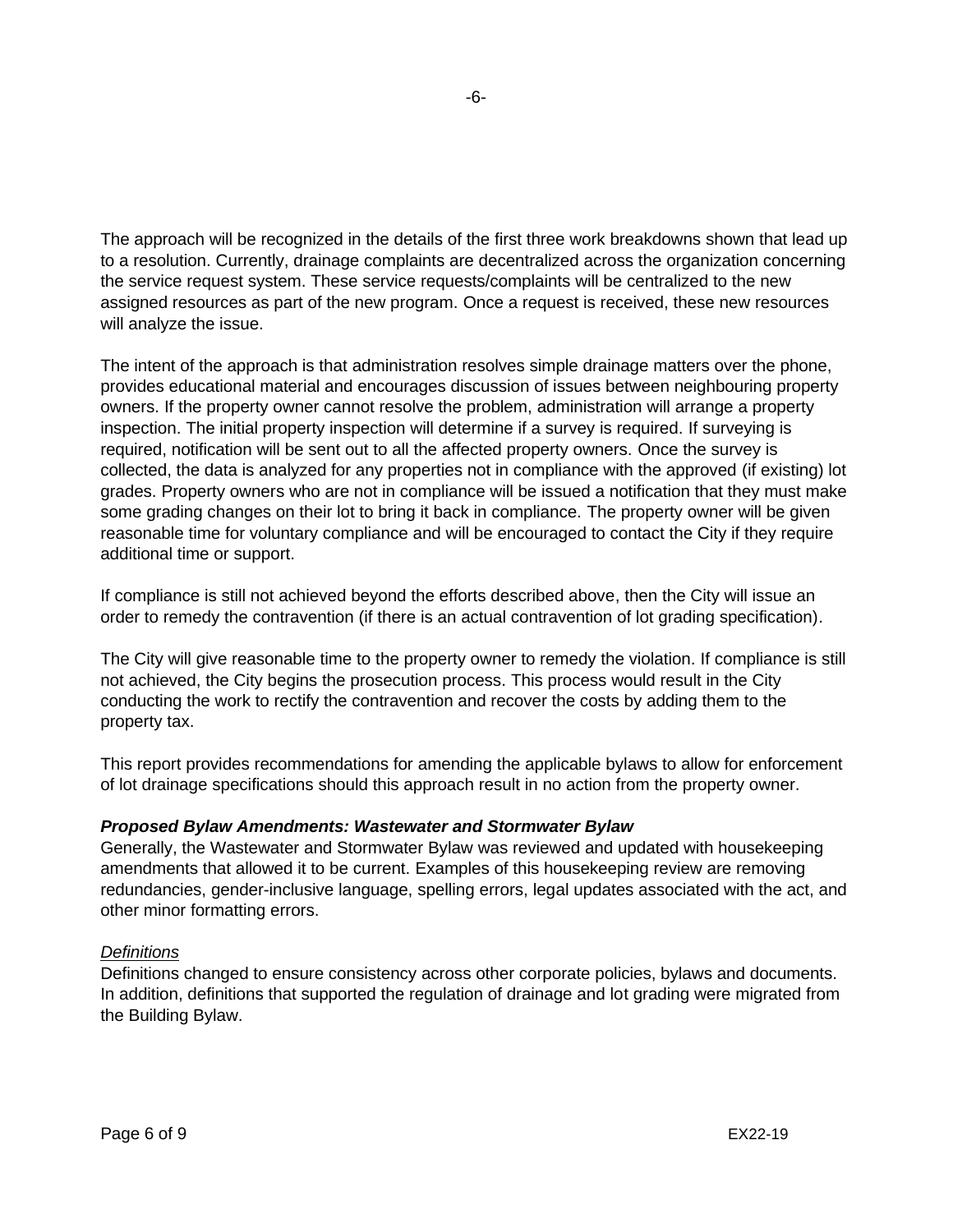The introduction of the public drainage system definition allows for the language in the bylaw to apply to the entire system and not just storm sewers. For example, the City would regulate a storm drain or pipe, but a storm channel would not be regulated. This new definition required supporting definitions related to the technical components of this system.

The introduction of the definition for ground-oriented residential housing provides clarity and consistency for applying lot grading regulation. The Building Bylaw provided lot grading regulations for single-family dwellings or duplex housing but did not consider other similar housing types.

This new definition provides more comprehensive coverage of similar housing such as townhouses, duplex housing, various styles of single-detached housing, or row housing. These housing products interact similarly with the drainage system when considering lot sizing, roof area, and private driveways or parking.

### *Clear Water Waste*

The Administration proposed changes to this section of the bylaw to support regulation around clear water waste. Clear water waste is typically water that originates from a roof or a sump pump. Many of the introduced sections were migrated from The Building Bylaw and modified to address the intent of CR21-27. Most of the regulatory context for this section is to ensure the swift removal of clear water waste from the immediacy of the building, not to cause foundation damage. It includes options for compliance with many industry-available dispersal systems. Language is also introduced that recognizes that the City does not have standards for drainage management systems such as rain gardens or infiltration systems.

The language introduced will provide landowners with an alternative dispersal solution if property owners wish to propose one.

### *Control of Grade Elevations*

The entire premise of this section is a direct result of the instruction from CR21-27. The Administration migrated much of the section from the Building Bylaw. The section intends to allow for the regulation of all lot grading on a property where there is specified lot grading requirements. It also provides the submission standards for lot grading for ground-oriented residential housing. The Administration added the language to ensure that it is clear that no person shall cause the grading on a property to vary from the approved grade elevations without prior approval of the City.

This section also intends to ensure that it is clear that the property owners' responsibility is to maintain the property to the grade elevations on the approved lot grading plan. This section will support the practices of the new program.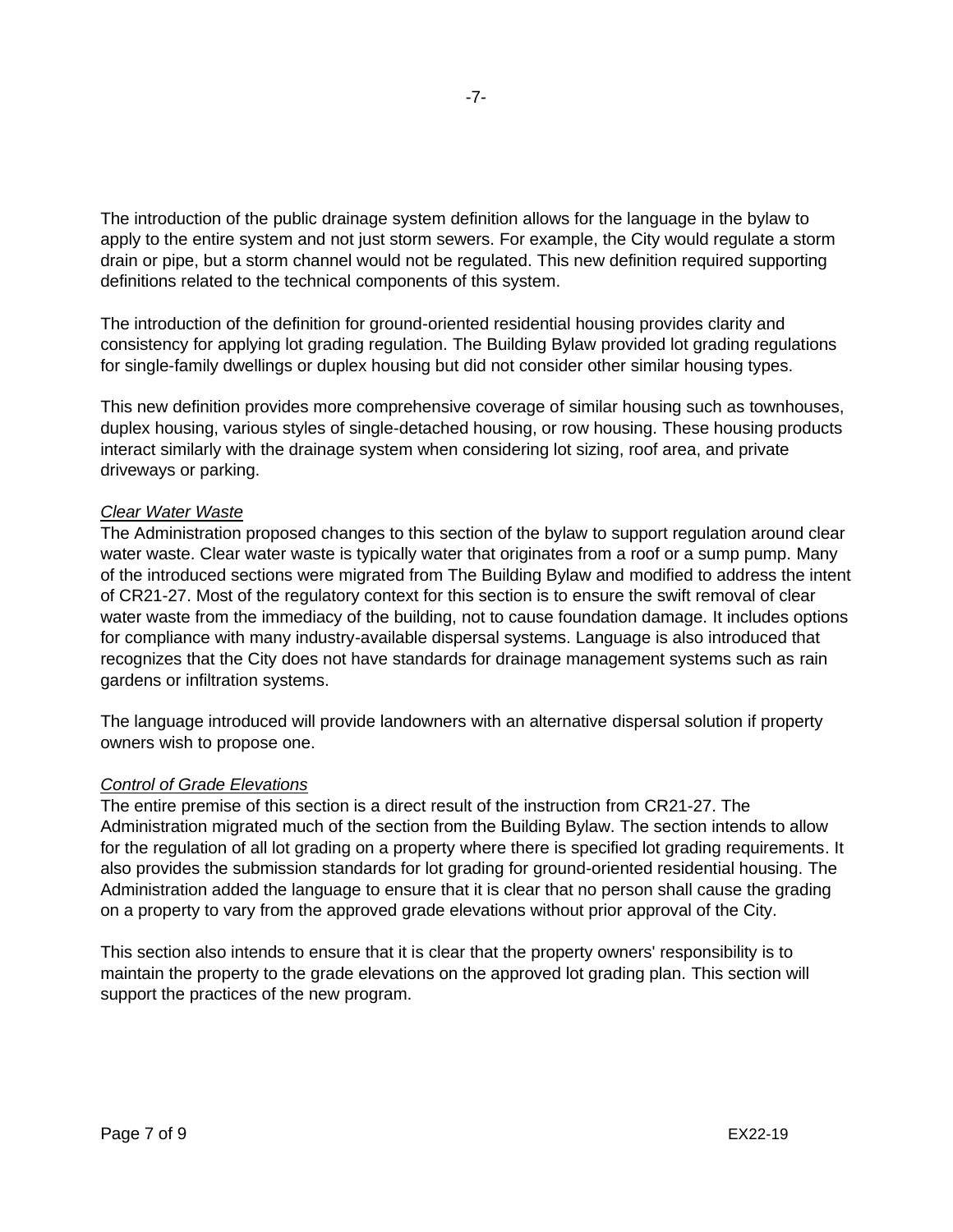### *Drainage into the Public Drainage System*

Much of the proposed changes to this section are content migrated from The Building Bylaw. This section intends to ensure that all properties in the City are connected to the storm sewer. The section provides drainage regulations for properties that are not ground-oriented residential housing. This section typically would apply to commercial, industrial or higher density residential land uses. You see this section in action when a commercial site is constructed with a private drainage system. The property owner maintains the private drainage system. However, it connects to the public drainage system through a storm sewer or other means. The Administration added new content to this section to ensure that the public drainage system is protected from any alterations, new installations or obstructions without prior consent from the City.

In addition to these proposed changes to the Wastewater and Stormwater Bylaw, changes are also offered for the Building Bylaw and the Community Standards Bylaw. The proposed modifications to these bylaws compliment the direction of CR21-27 by repealing the impacted sections and housing the content in one bylaw. In particular, the provisions in the Building Bylaw are not enforceable because they are outside the provincial legislative regime that authorizes the Building Bylaw. This regime is the Uniform Building and Accessibility Standards Act. The Province has therefore declined to approve the provisions, which results in the provisions being unenforceable. The provision in the Community Standards Bylaw is related to the eavestrough and clear water waste and is now redundant. All proposed bylaw changes can be found in Appendix A, B and C.

### *Next Steps*

As indicated, this report proposes changes to the bylaws to support the enforcement and overall direction of CR21-27. There is concurrent work underway as part of the direction of CR21-27. This related work will provide for lot grading guidelines, a reconfigured webpage on Regina.ca, and the review of related processes when the program is operational.

Generally, the Administration will focus most of the efforts following this report on the launch of the awareness campaign and website material. This communication and information initiative is critical to support the approach planned for enforcement.

Other immediate work is related to hiring the positions to support the delivery of the program. The program is targeted to be fully operational before spring of 2022 to ensure that drainage complaints are managed within the new program.

### **DECISION HISTORY**

On July 29, 2019, Council supported the motion MN19-10, which directed the Administration to prepare a report for the Public Works and Infrastructure Committee by Q2 of 2020.

This report was deferred to Public Works and Infrastructure Committee to Q1 of 2021 due to the